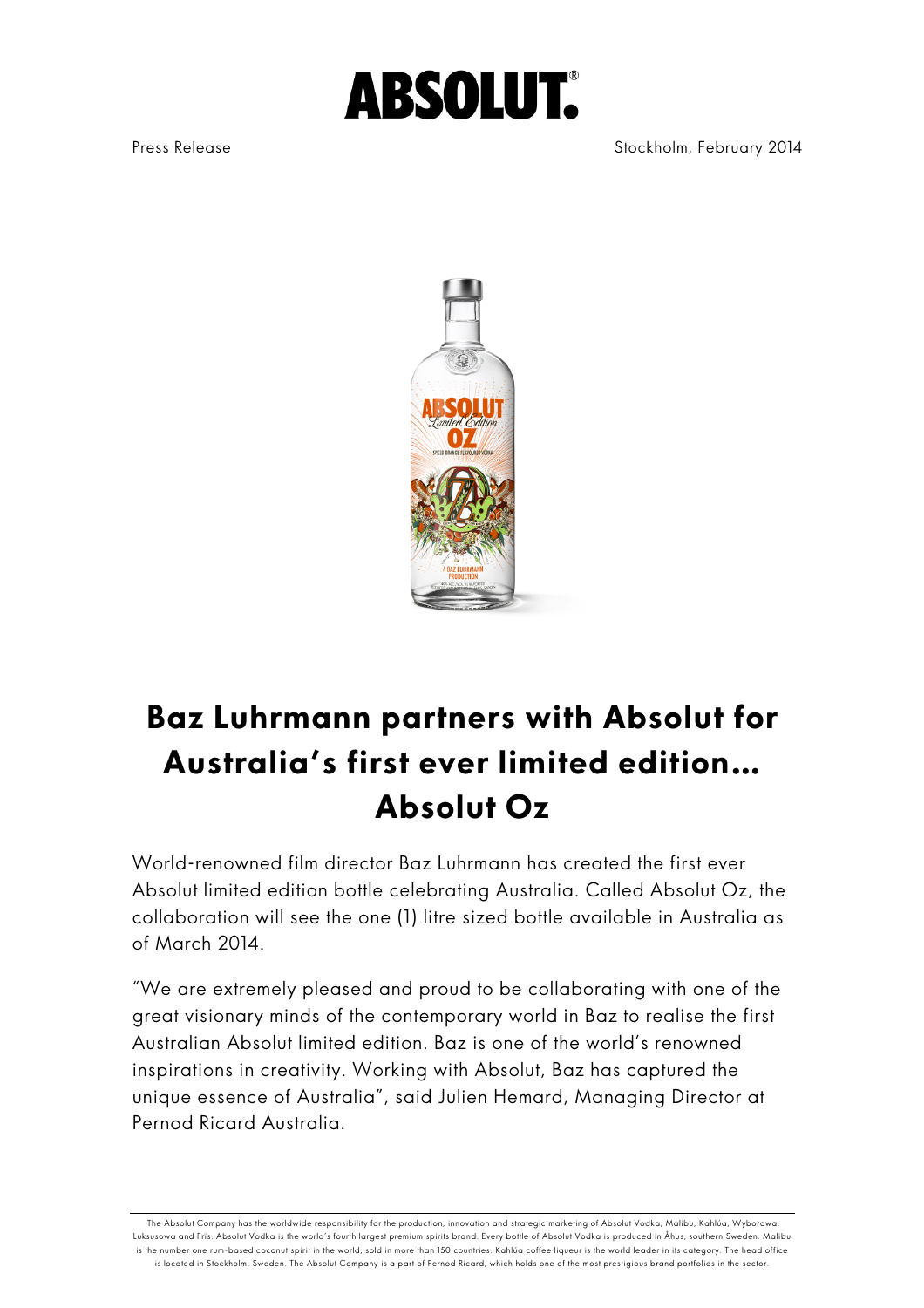As part of its creation, Luhrmann travelled to Sweden and the southern town of Åhus, home to the Absolut distillery and the sole source of the pure water, which goes into each and every bottle of Absolut.

Inspired by the robust and deeply seeded beach culture in Australia, Luhrmann believes our taste palette, like other senses such as smell, has the power to transport us to places both known and imagined, and this became his mission when he found himself in the snow bound Swedish landscape back in December 2012.

At this point Luhrmann was neck deep in the final stages of his feature film, "The Great Gatsby". Luhrmann says, "Working for the last three years on F. Scott Fitzgerald's famous novel, it has been very hard not to think about alcohol, as, after all, 'The Roaring 20's' were a time of Prohibition, when, of course, everyone drank. And my wife Catherine and I did our research. For Catherine, it is about the champagne. But for me it is about the cocktail. And it is hard to think about the cocktail without thinking about great vodka."

"Absolut Oz is a distillation of the unifying truth that we are all equal under the sun", Luhrmann added. "While creating the drinks which feature and celebrate Absolut Oz, we reflected on that moment when the sun dips below the horizon and, as we say in the movies, the magic hour is upon us", he added.

Luhrmann worked closely with Absolut to create four special cocktails, each of which is a toast to four famous beaches around Australia. They are the Tama-Glama, The Hells Bells Beach, the Cable Beach "Stairway to the Moon" and The South Avoca Elevator.

Absolut Oz will feature a specially designed neck tag with story notes, images and recipes for each of the four cocktails created by Luhrmann.



The Absolut Company has the worldwide responsibility for the production, innovation and strategic marketing of Absolut Vodka, Malibu, Kahlúa, Wyborowa, Luksusowa and Frïs. Absolut Vodka is the world's fourth largest premium spirits brand. Every bottle of Absolut Vodka is produced in Åhus, southern Sweden. Malibu is the number one rum-based coconut spirit in the world, sold in more than 150 countries. Kahlúa coffee liqueur is the world leader in its category. The head office is located in Stockholm, Sweden. The Absolut Company is a part of Pernod Ricard, which holds one of the most prestigious brand portfolios in the sector.